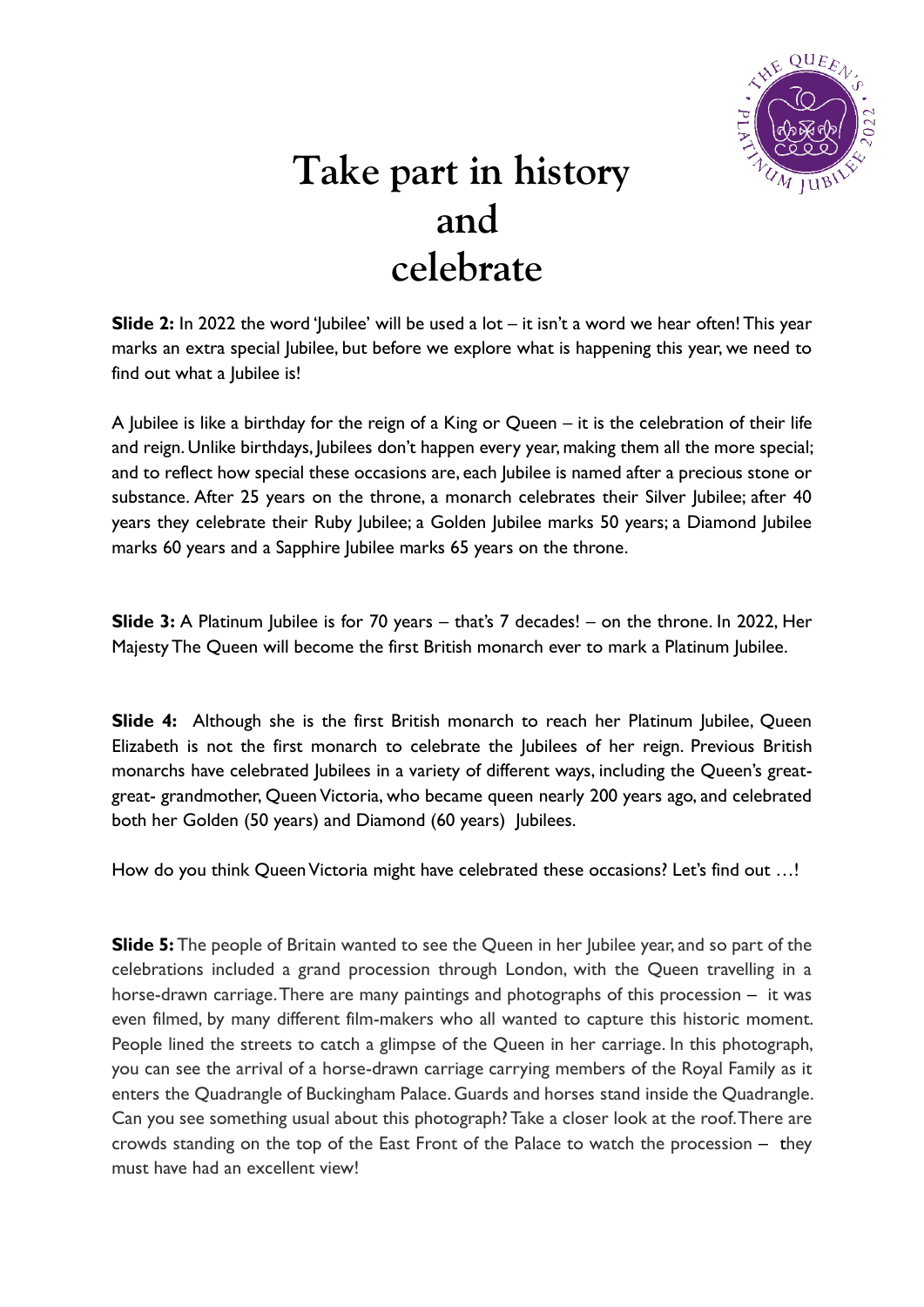**Slide 6:** Triumphal arches were put situated in various locations visited by the Queen, creating grand entrances and surroundings for the monarch. These arches were not permanent like buildings- they were temporary, often made out of cheap materials, and would be taken apart after the celebrations were over. On these arches (in Kensington, London, on the left, and at Balmoral, a royal residence in Royal Deeside in Scotland, on the right), you can see different materials have been used to create the arches. What details can you see? (flags, ribbons, letters, plants, letters and dates; 'God Save the Queen'; 'Victoria' ; 'V R'; 'Ever Welcome'; 1837–1887)

**Slide 7:** The Jubilee celebrations also included grand meals called banquets. This painting shows a grand banquet held in the Ball Supper Room at Buckingham Palace on 21 June 1887, where may important people from across the world were invited to join Queen Victoria, including monarchs of other nations. Queen Victoria sat with the King of Denmark on her right hand and Leopold II, King of the Belgians, on her left; can you see where Queen Victoria is sitting? She wore a dress embroidered with silver roses, thistles and shamrocks – do you know why? (National flowers of England, Scotland and Ireland).

Queen Victoria recorded in her journal, 'we dined in the Supper Room which looked splendid with the Buffet covered with the gold plate. The table was a large horseshoe one, with many lights on it.' The lights Queen Victoria refers to were not electric lights, but many candles. Together with mirrors, these candles were used to catch the gleam of the gilt plate, helping to make the room appear to sparkle and dazzle, which we can see in this watercolour. The evening ended with fireworks in the Palace gardens.

**Slide 8:** And the events were not all for adults! This photograph shows the fete given in Hyde Park for 20,000 children belonging to the London Board and Voluntary Schools, to celebrate Queen Victoria's Golden Jubilee. Can you imagine attending a party as big as this?

**Slide 9:** The first royal Garden Party took place in 1887 to celebrate Queen Victoria's Golden Jubilee. She held a second Garden Party for her Diamond Jubilee in 1897, which can be seen in this oil painting. The artist was given permission to hold sittings with people who were at the party, so that he could produce an accurate picture of the figures in the crowd!

**Slide 10:** This drawing shows Queen Victoria at her second Garden Party, taking tea in her tent, with the Princess of Wales behind her and the Prince of Wales to her right. She wrote in her diary entry for that day that she 'drove about amongst my guests, to many of whom I spoke…[and then] had tea in the tent'.

Today, approximately 8,000 people attend the Garden Parties held at Buckingham Palace every year. Some 27,000 cups of tea, 20,000 sandwiches and 20,000 slices of cake are served at each event.